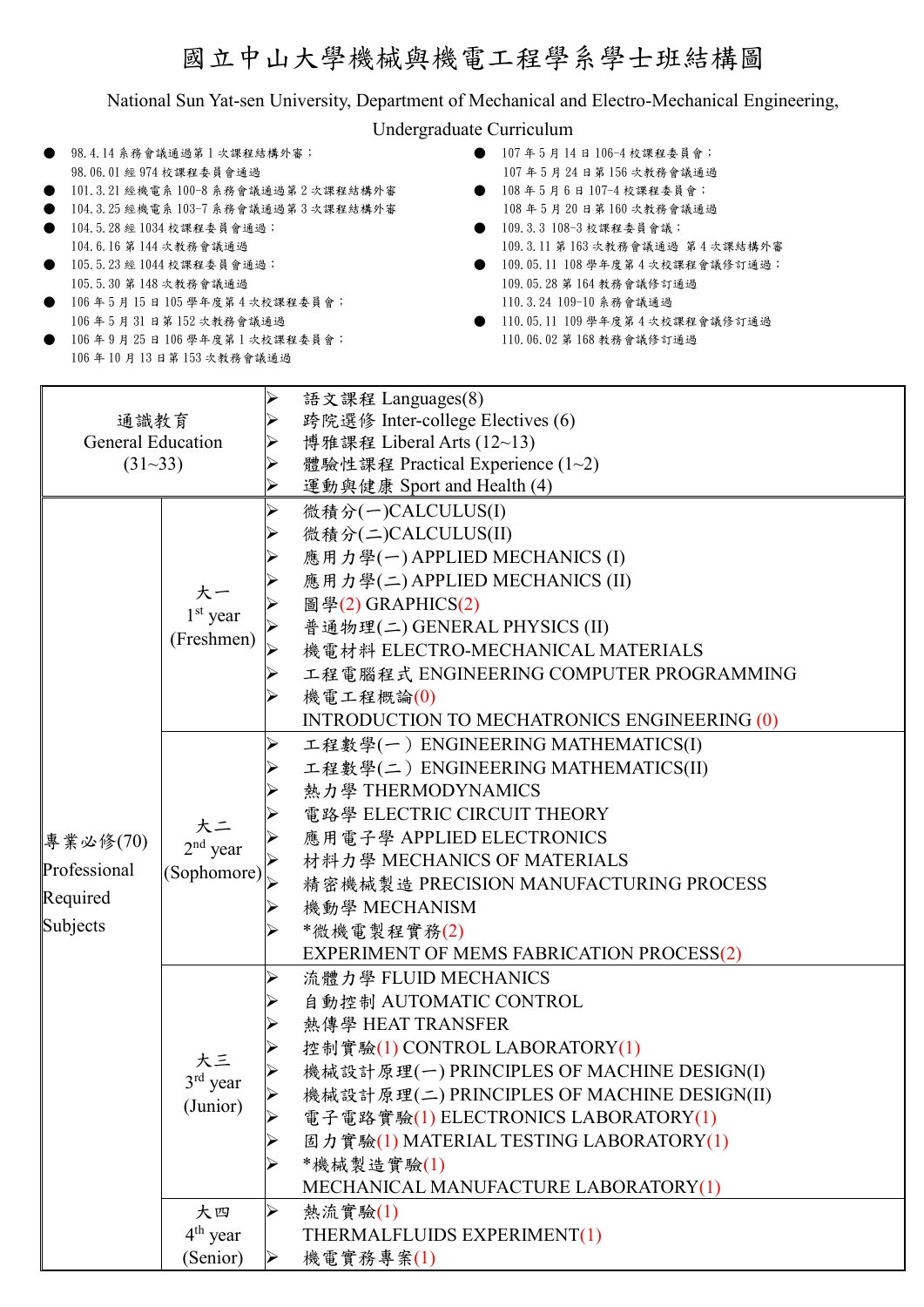|                 |                              | PRACTICE AND PROJECT IN MECHANICAL AND       |                       |                                                                         |  |  |
|-----------------|------------------------------|----------------------------------------------|-----------------------|-------------------------------------------------------------------------|--|--|
|                 |                              |                                              |                       | ELECTROMECHANICAL ENGINEERING(1)                                        |  |  |
|                 |                              | 領域<br><b>Division</b>                        |                       | 課程<br>Course                                                            |  |  |
|                 |                              | 共同                                           | $\blacktriangleright$ | 工程化學 ENGINEERING CHEMISTRY                                              |  |  |
|                 |                              | Common                                       |                       |                                                                         |  |  |
|                 | 大一                           | 熱流                                           | $\blacktriangleright$ | 火災安全導論 INTRODUCTION TO FIRE SAFETY                                      |  |  |
|                 | $1st$ year                   | <b>Thermofluid Division</b>                  |                       |                                                                         |  |  |
|                 | (Freshmen)                   |                                              | ➤                     | 奈米科技導論 INTRODUCTION TO NANO                                             |  |  |
|                 |                              | 微奈米                                          |                       | SCIENCE AND TECHNOLOGY(I)                                               |  |  |
|                 |                              | Micro-Nano Systems                           | $\triangleright$      | 半導體製程導論                                                                 |  |  |
|                 |                              | Division                                     |                       | INTRODUCTION TO SEMICONDUCTOR<br>MICROFABRICATION TECHNOLOGY            |  |  |
|                 |                              | 共同                                           | $\blacktriangleright$ | 工程倫理(2) ENGINEERING ETHICS (2)                                          |  |  |
|                 | 大二                           | <b>Department Course</b>                     |                       |                                                                         |  |  |
|                 |                              | 熱流                                           | $\blacktriangleright$ | 中等熱力學 INTERMEDIATE THERMODYNAMICS                                       |  |  |
|                 | $2nd$ year                   | <b>Thermofluid Division</b>                  |                       |                                                                         |  |  |
|                 | (Sophomore)                  | 微奈米                                          | $\blacktriangleright$ | 應用光學 APPLIED OPTICS                                                     |  |  |
|                 |                              | Micro-Nano Systems                           |                       |                                                                         |  |  |
|                 |                              | Division                                     |                       |                                                                         |  |  |
|                 |                              | 共同<br>Common                                 |                       | 機電實作專題研討(一)                                                             |  |  |
|                 |                              |                                              |                       | SPECIAL TOPICS IN MECHANICAL AND                                        |  |  |
| 專業選修            |                              |                                              |                       | ELECTRO-MECHANICAL ENGINEERING (I)                                      |  |  |
|                 |                              |                                              |                       | 機電實作專題研討(二)                                                             |  |  |
| (最少選修 24        |                              |                                              |                       | SPECIAL TOPICS IN MECHANICAL AND<br>ELECTRO-MECHANICAL ENGINEERING (II) |  |  |
| 學分)             |                              |                                              |                       | 創意思考與問題解決                                                               |  |  |
| Professional    |                              |                                              |                       | CREATIVE THINKING AND PROBLEM SOLVING                                   |  |  |
| Elective        |                              | 熱流                                           | ➤                     | 中等流體力學                                                                  |  |  |
| Subjects        |                              | <b>Thermofluid Division</b>                  |                       | <b>INTERMEDIATE FLUID MECHANICS</b>                                     |  |  |
| Select at least |                              | 應力分析<br>Solid Mechanics<br>Division          |                       | 固體力學導論                                                                  |  |  |
| 24 credits)     | 大三<br>$3rd$ year<br>(Junior) |                                              |                       | <b>INTRODUCTION TO SOLID MECHANICS</b>                                  |  |  |
|                 |                              |                                              |                       | 電子封裝簡介                                                                  |  |  |
|                 |                              | 機電控制<br><b>Control Division</b>              |                       | AN INTRODUCTION OF IC PACKAGING<br>數位電子學 DIGITAL ELECTRONICS            |  |  |
|                 |                              |                                              |                       | 機電整合 INTRODUCTION TO MECHATRONICS                                       |  |  |
|                 |                              |                                              |                       | 感測與檢測                                                                   |  |  |
|                 |                              |                                              |                       | <b>INSTRUMENTATION AND MEASUREMENT</b>                                  |  |  |
|                 |                              |                                              |                       | 機械振動 MECHANICAL VIBRATION                                               |  |  |
|                 |                              |                                              |                       | 自動化機構 MECHANISMS FOR AUTOMATION                                         |  |  |
|                 |                              |                                              |                       | 機械設計實務                                                                  |  |  |
|                 |                              | 設計製造<br>Design and<br>Manufacturing Division |                       | MECHANICAL DESIGN AND PRACTICE                                          |  |  |
|                 |                              |                                              |                       | 設計、發明與專利                                                                |  |  |
|                 |                              |                                              |                       | DESIGN, INVENTION, AND PATENTS<br>系統化工程設計概論                             |  |  |
|                 |                              |                                              |                       | <b>INTRODUCTION TO SYSTEMATIC</b>                                       |  |  |
|                 |                              |                                              |                       | <b>ENGINEERING DESIGN</b>                                               |  |  |
|                 |                              | 微奈米<br>Micro-Nano Systems<br>Division        |                       | 感測與檢測                                                                   |  |  |
|                 |                              |                                              |                       | <b>INSTRUMENTATION AND MEASUREMENT</b>                                  |  |  |
|                 |                              |                                              |                       | 近代物理 MODERN PHYSICS                                                     |  |  |
|                 |                              |                                              |                       | 微機電系統概論                                                                 |  |  |
|                 |                              |                                              |                       | <b>INTRODUCTION TO</b>                                                  |  |  |
|                 |                              |                                              |                       | MICROELECTROMECHANICAL SYSTEMS                                          |  |  |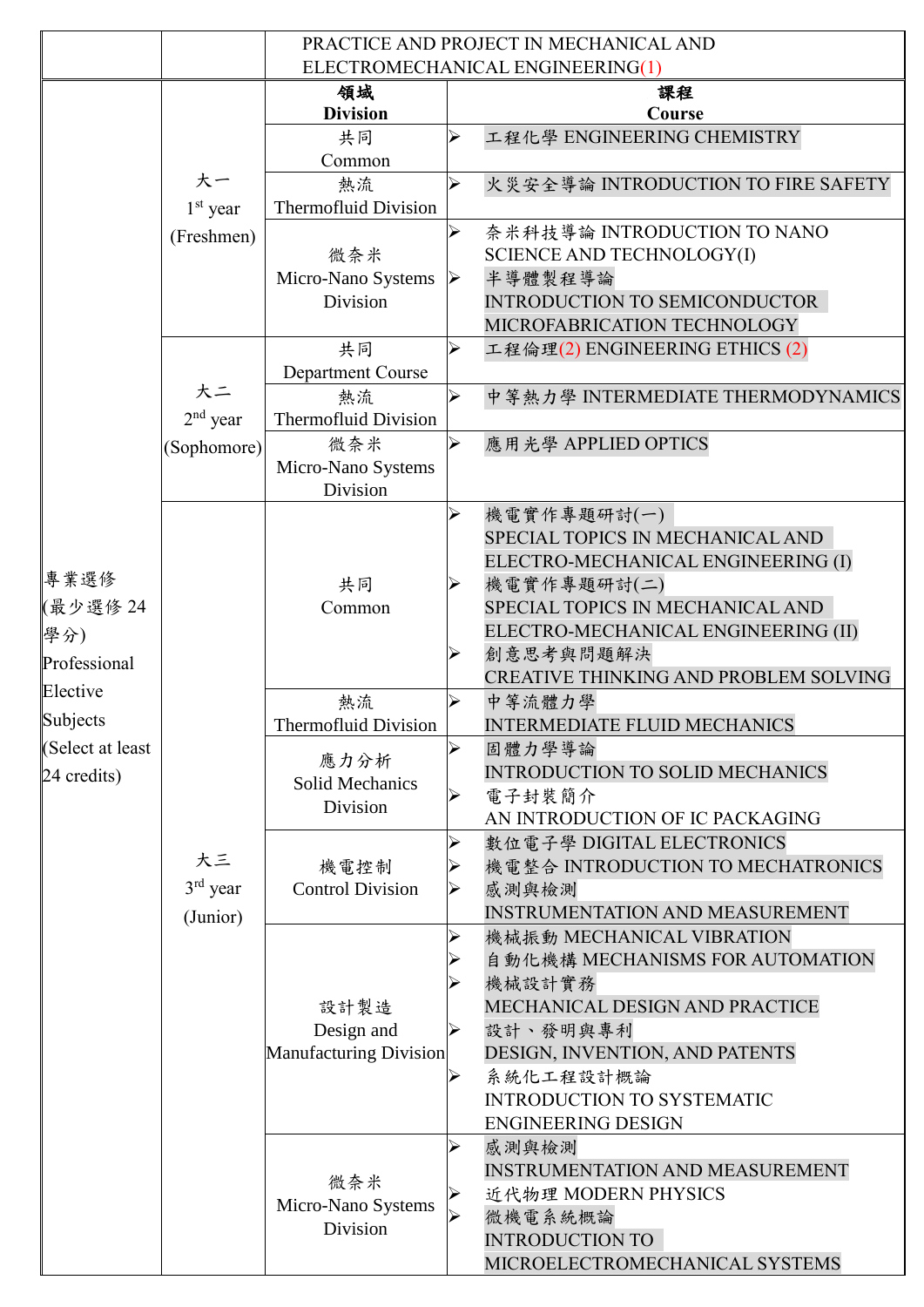|                              |                                                            | ➤                               |                                                                                                                                                                                                                                                                                                             |
|------------------------------|------------------------------------------------------------|---------------------------------|-------------------------------------------------------------------------------------------------------------------------------------------------------------------------------------------------------------------------------------------------------------------------------------------------------------|
| 大四<br>$4th$ year<br>(Senior) | 共同<br>Common                                               | ➢<br>⋗                          | 有限元素法概論<br><b>INTRODUCTION TO FINITE ELEMENT METHOD</b><br>工程統計學 ENGINEERING STATISTICS<br>英文會議簡報與科技交流<br>ORAL PRESENTATIONS IN ENGLISH AND<br>TECHNICAL COMMUNICATION<br>工程日文(一)ENGINEERING JAPANESE (I)<br>工程日文(二)ENGINEERING JAPANESE (II)<br>工程德文(一)TECHNICAL GERMAN(I)<br>工程德文(二)TECHNICAL GERMAN (II) |
|                              | 熱流<br><b>Thermofluid Division</b>                          | D                               | 內燃機 INTERNAL COMBUSTION ENGINES<br>空調工程 AIR-CONDITIONING ENGINEERING<br>太陽能工程概論<br><b>INTRODUCTION TO SOLAR ENERGY</b><br><b>ENGINEERING</b><br>綠色能源工程<br><b>GREEN ENERGY SCIENCE AND ENGINEERING</b><br>電腦輔助熱流工程分析<br>COMPUTER AIDED THERMAL-FLUID<br><b>ENGINEERING</b>                                   |
|                              | 應力分析<br><b>Solid Mechanics</b><br>Division                 | ➤<br>➤                          | 有限元素法概論<br><b>INTRODUCTION TO FINITE ELEMENT METHOD</b><br>有限元素法應用<br>APPLICATIONS OF THE FINITE ELEMENT<br><b>METHOD</b><br>高等材料力學<br>ADVANCED MECHANICS OF MATERIALS<br>複合材料力學<br>MECHANICS OF COMPOSITE MATERIALS(碩)<br>計算結構力學<br>COMPUTATION STRUCTURAL MECHANICS (碩)                                   |
|                              | 機電控制<br><b>Control Division</b>                            | ⋗                               | 動態系統模擬與分析<br>SIMULATION AND ANALYSIS OF DYNAMIC<br><b>SYSTEMS</b><br>工程統計學 ENGINEERING STATISTICS<br>汽車學(2) AUTOMOTIVE TECHNOLOGY(2)<br>智慧製造聯網整合技術<br><b>INTEGRATION OF SMART MANUFACTURING</b><br>AND NETWORKING TECHNOLOGY<br>無人船設計與實務<br>DESIGN AND PRACTICE OF AUTONOMOUS<br><b>SURFACE VEHICLES</b>    |
|                              | 設計製造<br>Design and<br><b>Manufacturing Division</b><br>微奈米 | ➢<br>⋗<br>$\blacktriangleright$ | 有限元素法概論<br><b>INTRODUCTION TO FINITE ELEMENT METHOD</b><br>智慧製造聯網整合技術<br><b>INTEGRATION OF SMART MANUFACTURING</b><br>AND NETWORKING TECHNOLOGY<br>創造性機構設計<br><b>CREATIVE MECHANISM DESIGN</b><br>工程問題之程式設計                                                                                                 |
|                              | Micro-Nano Systems<br>Division                             |                                 | COMPUTER PROGRAMMING ON ENGINEERING<br><b>PROBLEMS</b>                                                                                                                                                                                                                                                      |